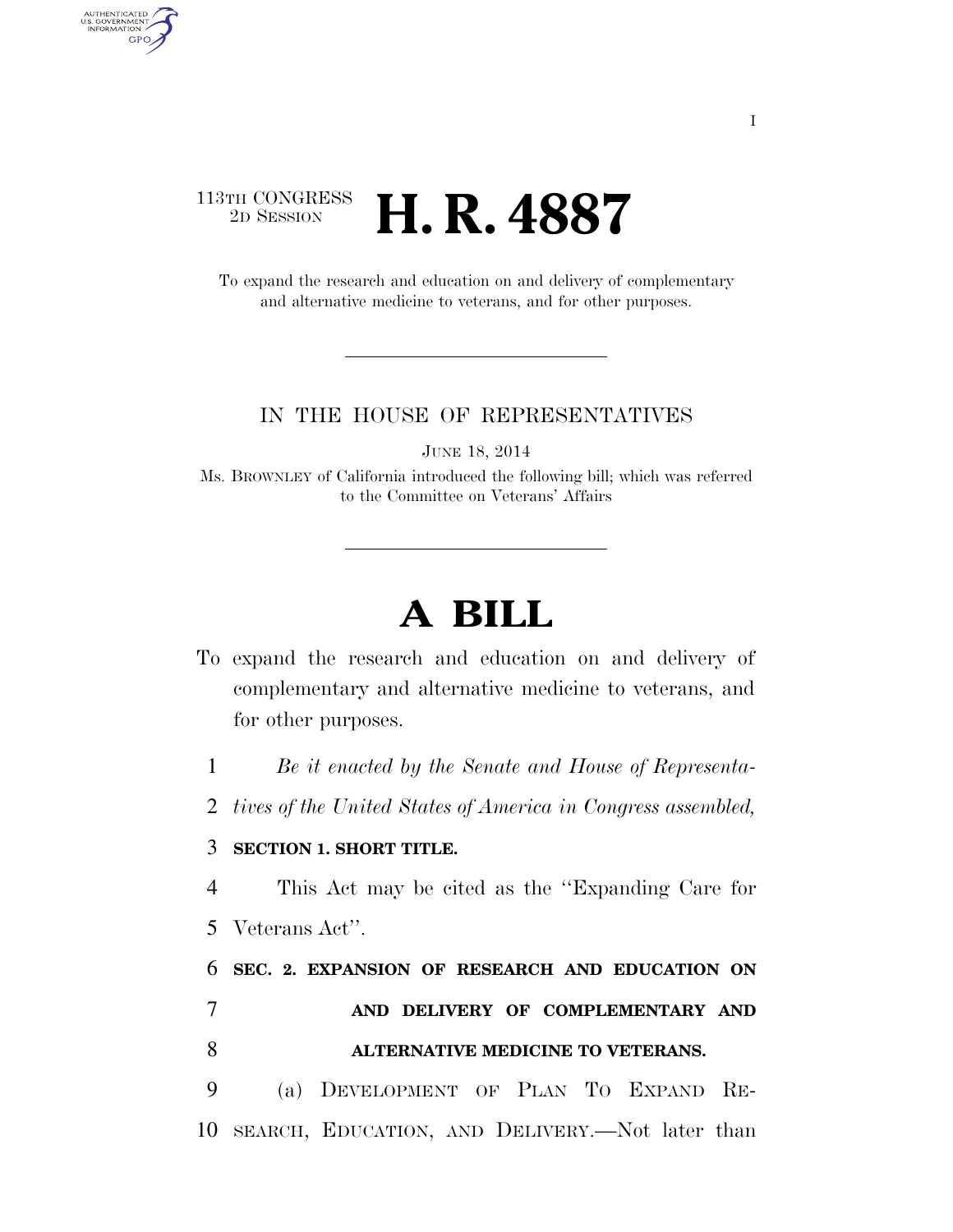six months after the effective date specified in subsection (f), the Secretary of Veterans Affairs shall develop a plan to expand materially and substantially the scope of re- search and education on, and delivery and integration of, complementary and alternative medicine services into the health care services provided to veterans. (b) ELEMENTS.—The plan required by subsection (a) shall provide for the following: (1) Research on the following: (A) The comparative effectiveness of var- ious complementary and alternative medicine therapies. (B) Approaches to integrating complemen- tary and alternative medicine services into other health care services provided by the Depart- ment. (2) Education and training for health care pro- fessionals of the Department on the following: (A) Complementary and alternative medi- cine services selected by the Secretary for pur- poses of the plan. (B) Appropriate uses of such services. (C) Integration of such services into the delivery of health care to veterans.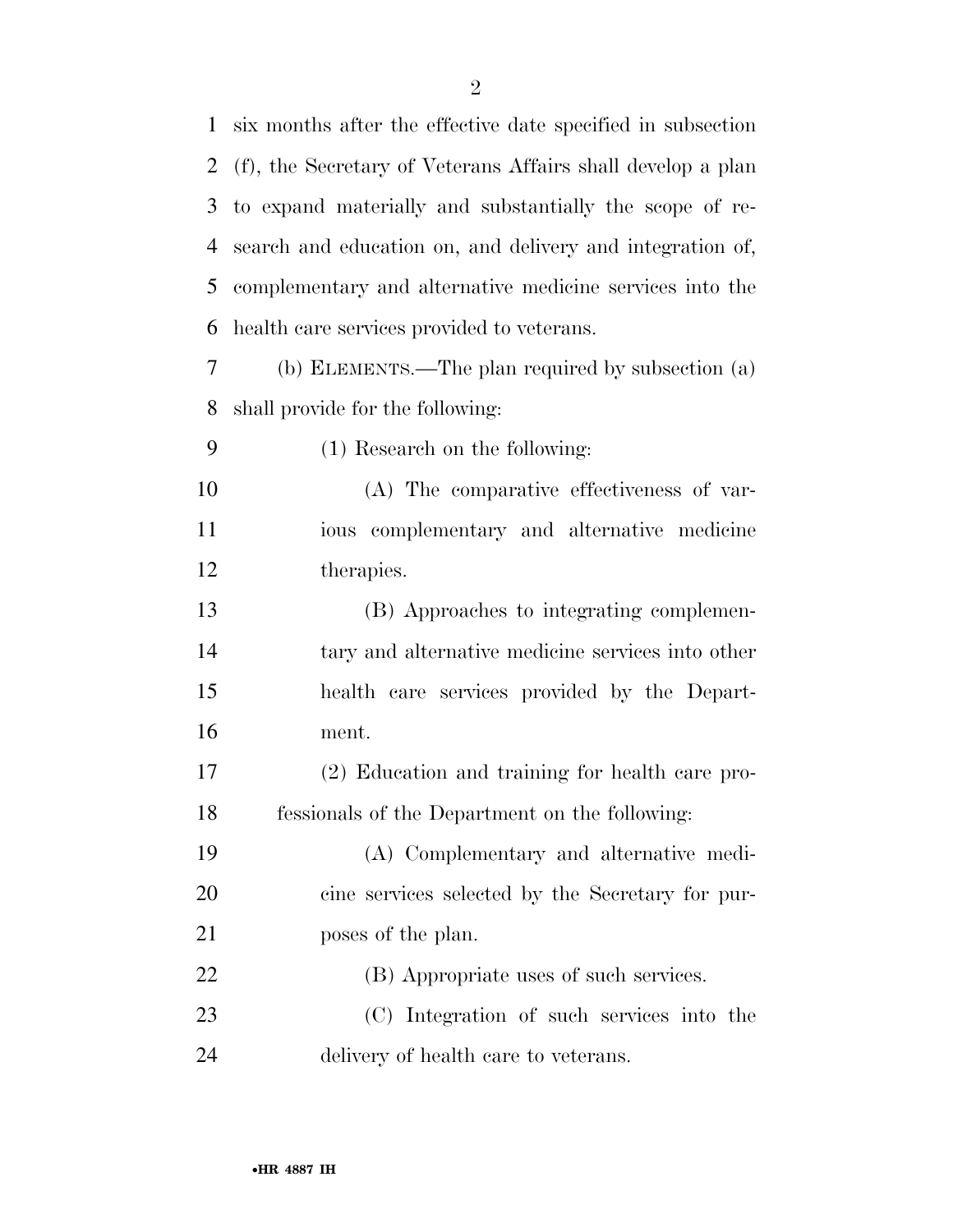| $\mathbf{1}$   | (3) Research, education, and clinical activities       |
|----------------|--------------------------------------------------------|
| $\overline{2}$ | on complementary and alternative medicine at cen-      |
| 3              | ters of innovation at Department medical centers.      |
| $\overline{4}$ | (4) Identification or development of metrics and       |
| 5              | outcome measures to evaluate the provision and inte-   |
| 6              | gration of complementary and alternative medicine      |
| 7              | services into the delivery of health care to veterans. |
| 8              | (5) Integration and delivery of complementary          |
| 9              | and alternative medicine services with other health    |
| 10             | care services provided by the Department.              |
| 11             | (e) CONSULTATION.-                                     |
| 12             | (1) IN GENERAL.—In carrying out subsection             |
| 13             | (a), the Secretary shall consult with the following:   |
| 14             | (A) The Director of the National Center                |
| 15             | on Complementary and Alternative Medicine of           |
| 16             | the National Institutes of Health.                     |
| 17             | (B) The Commissioner of Food and Drugs.                |
| 18             | (C) Institutions of higher education, pri-             |
| 19             | vate research institutes, and individual re-           |
| 20             | searchers with extensive experience in com-            |
| 21             | plementary and alternative medicine and the in-        |
| 22             | tegration of complementary and alternative             |
| 23             | medicine practices into the delivery of health         |
| 24             | care.                                                  |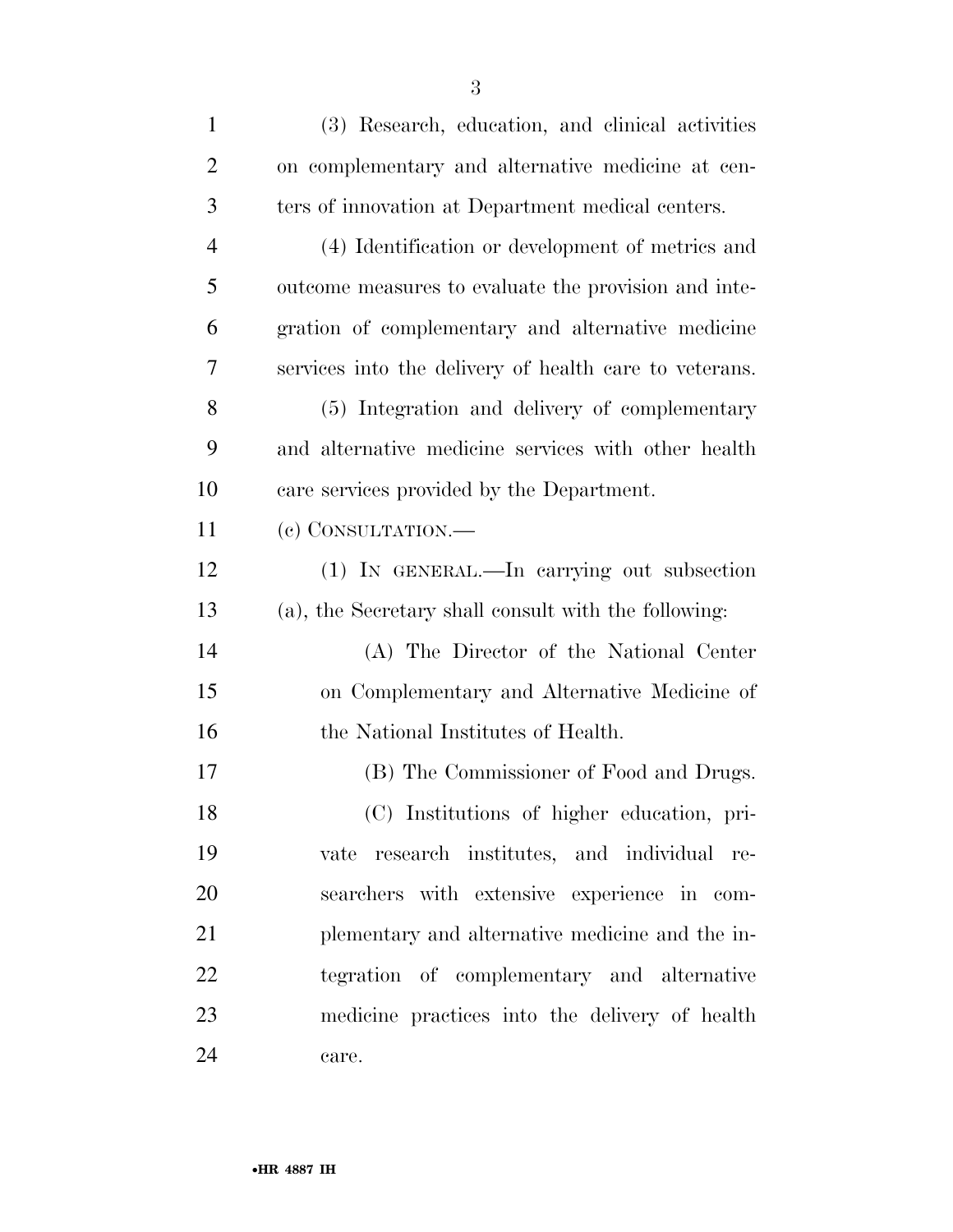| $\mathbf{1}$   | (D) Nationally recognized providers of                 |
|----------------|--------------------------------------------------------|
| $\overline{2}$ | complementary and alternative medicine.                |
| 3              | (E) Such other officials, entities, and indi-          |
| $\overline{4}$ | viduals with expertise on complementary and al-        |
| 5              | ternative medicine as the Secretary considers          |
| 6              | appropriate.                                           |
| 7              | (2) SCOPE OF CONSULTATION.—The Secretary               |
| 8              | shall undertake consultation under paragraph (1) in    |
| 9              | carrying out subsection (a) with respect to the fol-   |
| 10             | lowing:                                                |
| 11             | $(A)$ To develop the plan.                             |
| 12             | (B) To identify specific complementary and             |
| 13             | alternative medicine practices that, on the basis      |
| 14             | of research findings or promising clinical inter-      |
| 15             | ventions, are appropriate to include as services       |
| 16             | to veterans.                                           |
| 17             | (C) To identify barriers to the effective              |
| 18             | provision and integration of complementary and         |
| 19             | alternative medicine services into the delivery of     |
| 20             | health care to veterans, and to identify mecha-        |
| 21             | nisms for overcoming such barriers.                    |
| 22             | (d) FUNDING.—There is authorized to be appro-          |
| 23             | priated to the Secretary such sums as may be necessary |
| 24             | to carry out this section.                             |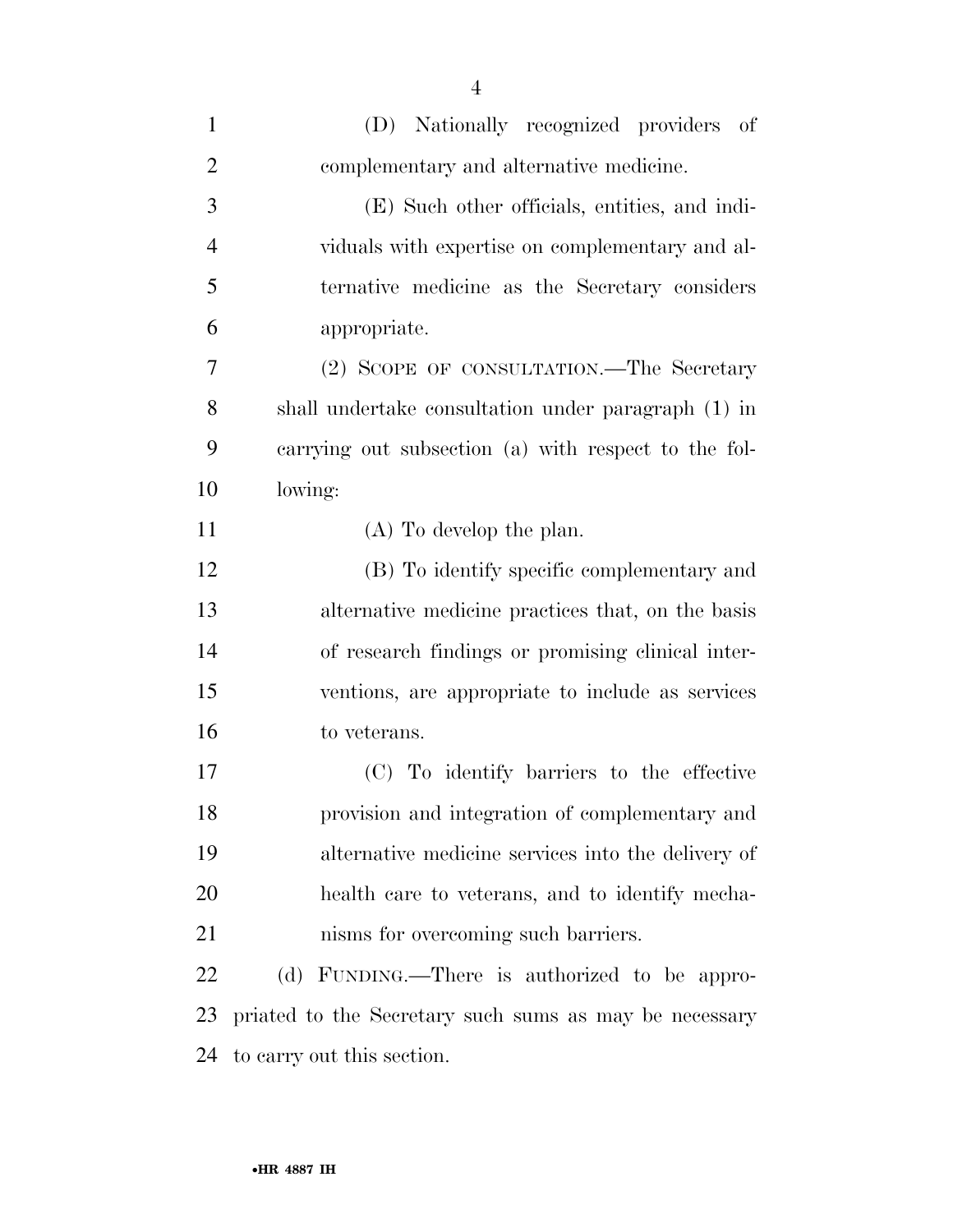(e) COMPLEMENTARY AND ALTERNATIVE MEDICINE DEFINED.—In this section, the term ''complementary and alternative medicine'' shall have the meaning given that term in regulations the Secretary shall prescribe for pur- poses of this section, which shall, to the degree practicable, be consistent with the meaning given such term by the Secretary of Health and Human Services.

 (f) EFFECTIVE DATE.—This section shall take effect on the date that is one year after the date of the enact-ment of this Act.

 **SEC. 3. PROGRAM ON INTEGRATION OF COMPLEMENTARY AND ALTERNATIVE MEDICINE WITHIN DE- PARTMENT OF VETERANS AFFAIRS MEDICAL CENTERS.** 

 (a) PROGRAM REQUIRED.—The Secretary of Vet-erans Affairs shall—

 (1) carry out, through the Office of Patient Centered Care and Cultural Transformation of the Department of Veterans Affairs, a program to as- sess the feasibility and advisability of integrating the delivery of complementary and alternative medicine services selected by the Secretary with other health care services provided by the Department for vet- erans with mental health conditions, chronic pain conditions, other chronic conditions, and such other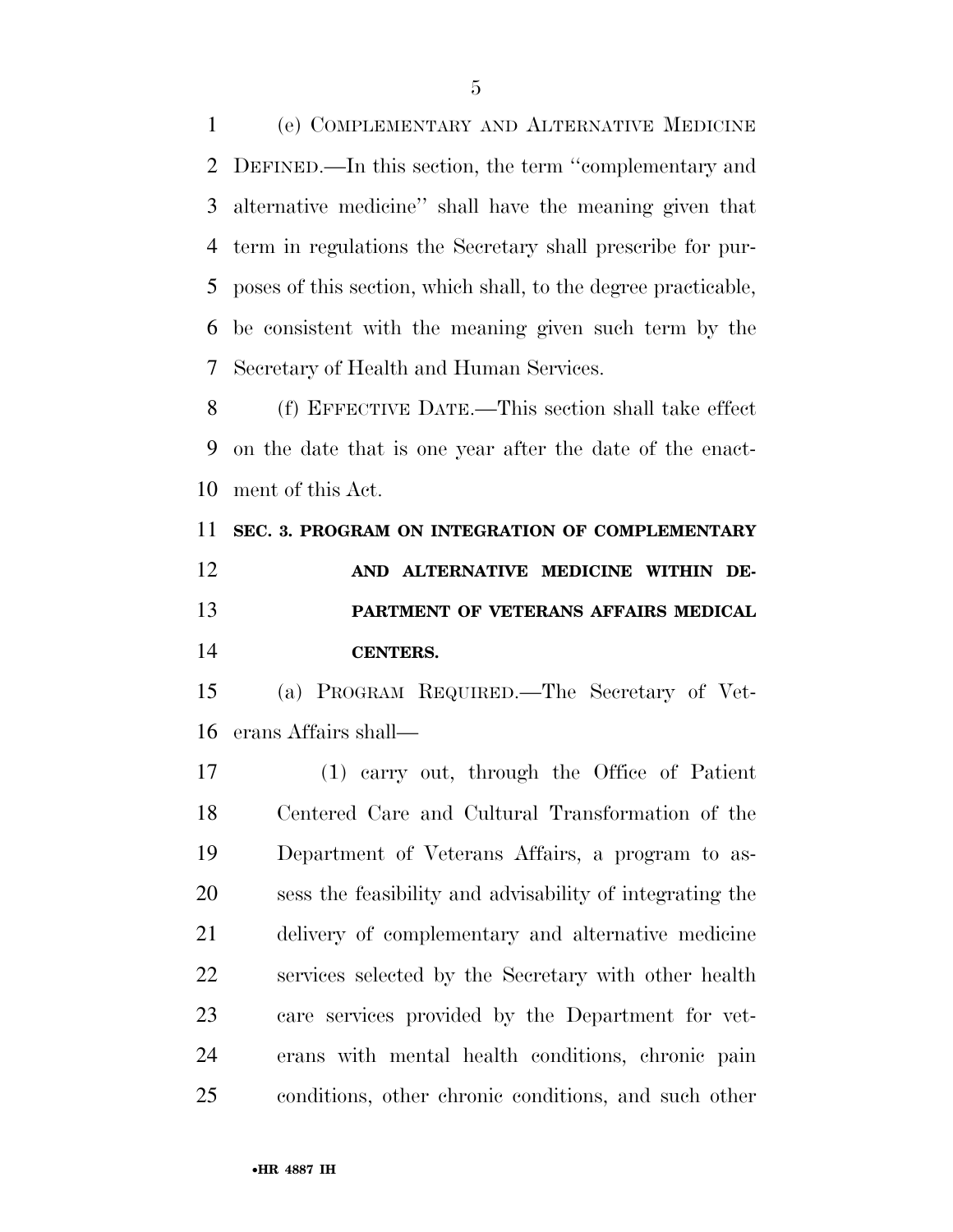conditions as the Secretary determines appropriate; and

 (2) in developing the program, identify and re- solve barriers to the provision of complementary and alternative medicine services selected by the Sec- retary and the integration of those services with other health care services provided by the Depart-ment.

 (b) DURATION OF PROGRAM.—The program shall be carried out during the three-year period beginning on the effective date specified in subsection (j).

(c) LOCATIONS.—

 (1) IN GENERAL.—The Secretary shall carry out the program at not fewer than 15 separate De-partment medical centers.

 (2) POLYTRAUMA CENTERS.—Not less than two of the medical centers designated under paragraph (1) shall be located at polytrauma rehabilitation cen-ters of the Department.

 (3) SELECTION OF LOCATIONS.—In carrying out the program, the Secretary shall select locations 22 that include the following areas:

- (A) Rural areas.
- (B) Areas that are not in close proximity to an active duty military installation.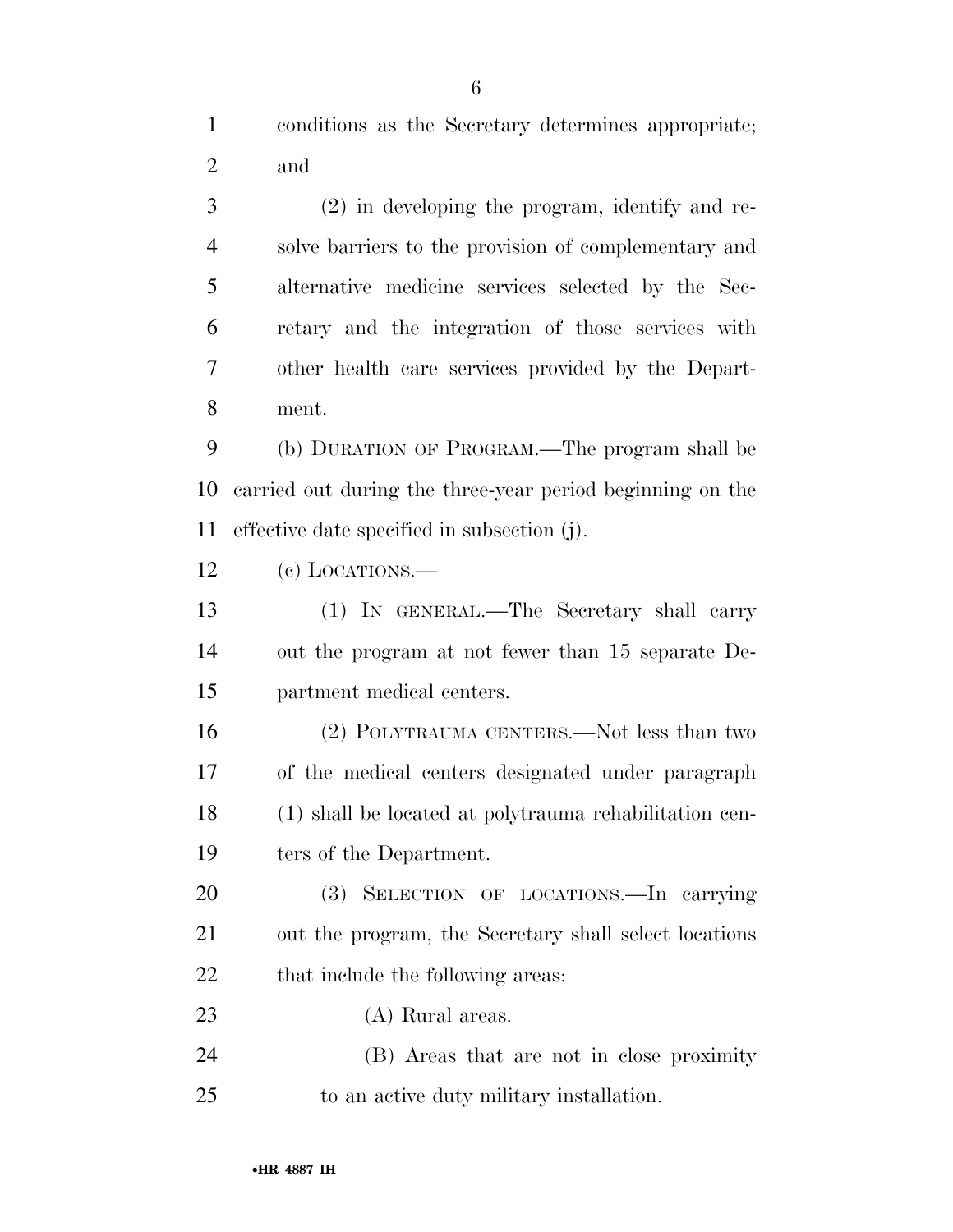| $\mathbf{1}$   | (C) Areas representing different geo-                        |
|----------------|--------------------------------------------------------------|
| $\overline{2}$ | graphic locations, such as census tracts estab-              |
| 3              | lished by the Bureau of the Census.                          |
| $\overline{4}$ | (d) PROVISION OF SERVICES.—Under the program,                |
| 5              | the Secretary shall provide covered services to covered vet- |
| 6              | erans by integrating complementary and alternative medi-     |
| 7              | cine services with other services provided by the Depart-    |
| 8              | ment at the medical centers designated under subsection      |
| 9              | (c)(1).                                                      |
| 10             | (e) COVERED VETERANS.—For purposes of the pro-               |
| 11             | gram, a covered veteran is any veteran who—                  |
| 12             | (1) has a mental health condition diagnosed by               |
| 13             | a clinician of the Department;                               |
| 14             | $(2)$ experiences chronic pain; or                           |
| 15             | (3) has a chronic condition being treated by a               |
| 16             | clinician of the Department.                                 |
| 17             | (f) COVERED SERVICES.—                                       |
| 18             | (1) IN GENERAL.—For purposes of the pro-                     |
| 19             | gram, covered services are services consisting of            |
| 20             | complementary and alternative medicine as selected           |
| 21             | by the Secretary.                                            |
| 22             | (2) ADMINISTRATION OF SERVICES.-Covered                      |
| 23             | services shall be administered under the program as          |
| 24             | follows:                                                     |
|                |                                                              |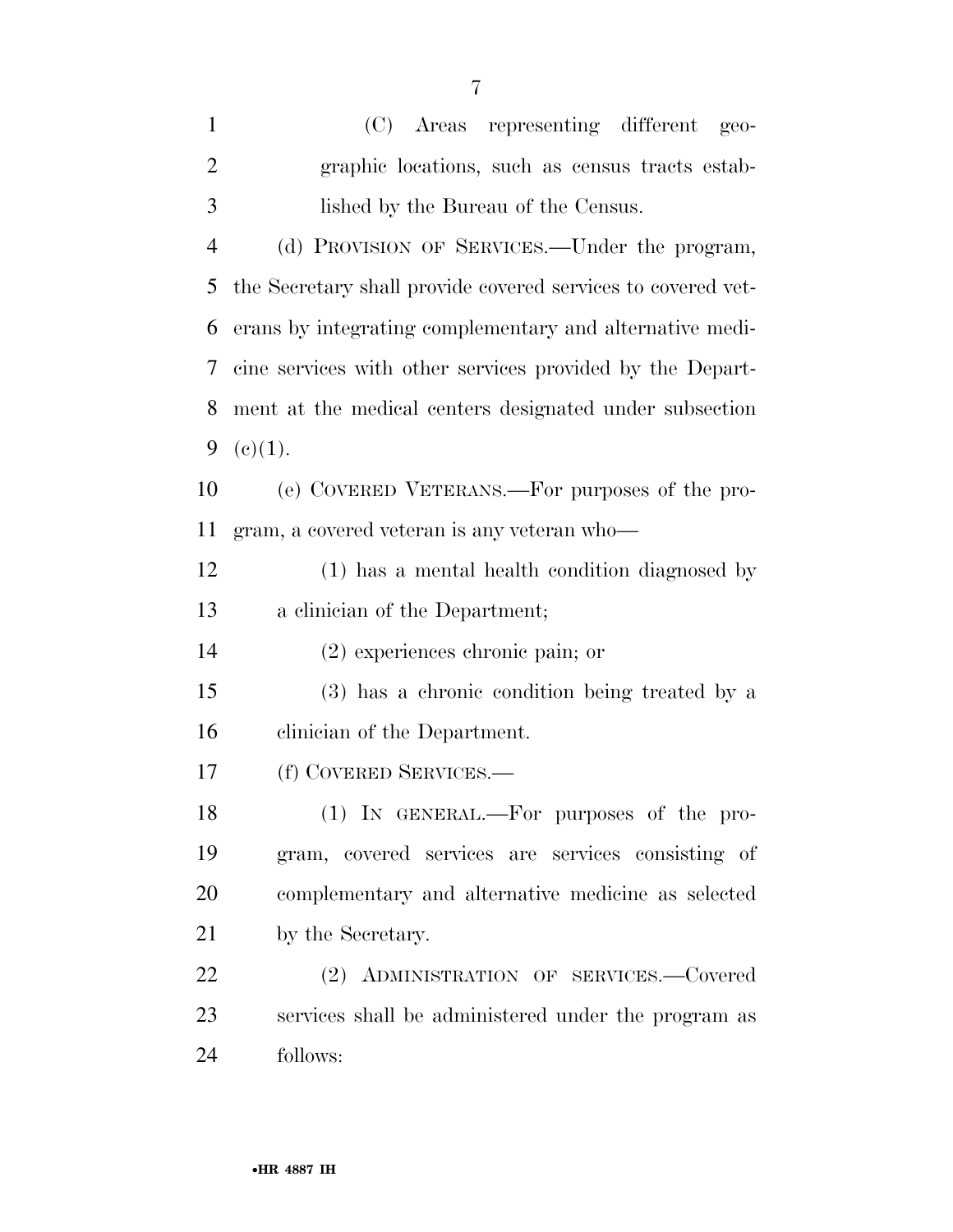| $\mathbf{1}$   | (A) Covered services shall be administered         |
|----------------|----------------------------------------------------|
| $\overline{2}$ | by clinicians employed by the Secretary for pur-   |
| 3              | poses of this section who, to the extent prac-     |
| $\overline{4}$ | ticable, shall provide services consisting of com- |
| 5              | plementary and alternative medicine, including     |
| 6              | those clinicians who solely provide such services. |
| 7              | (B) Covered services shall be included as          |
| 8              | part of the Patient Aligned Care Teams initia-     |
| 9              | tive of the Office of Patient Care Services, Pri-  |
| 10             | mary Care Program Office, in coordination with     |
| 11             | the Office of Patient Centered Care and Cul-       |
| 12             | tural Transformation.                              |
| 13             | (C) Covered services shall be made avail-          |
| 14             | able to both—                                      |
| 15             | covered veterans with mental<br>(i)                |
| 16             | health conditions, pain conditions, or             |
| 17             | chronic conditions described in subsection         |
| 18             | (e) who have received conventional treat-          |
| 19             | ments from the Department for such con-            |
| 20             | ditions; and                                       |
| 21             | covered veterans with mental<br>(ii)               |
| 22             | health conditions, pain conditions, or             |
| 23             | chronic conditions described in subsection         |
| 24             | (e) who have not received conventional             |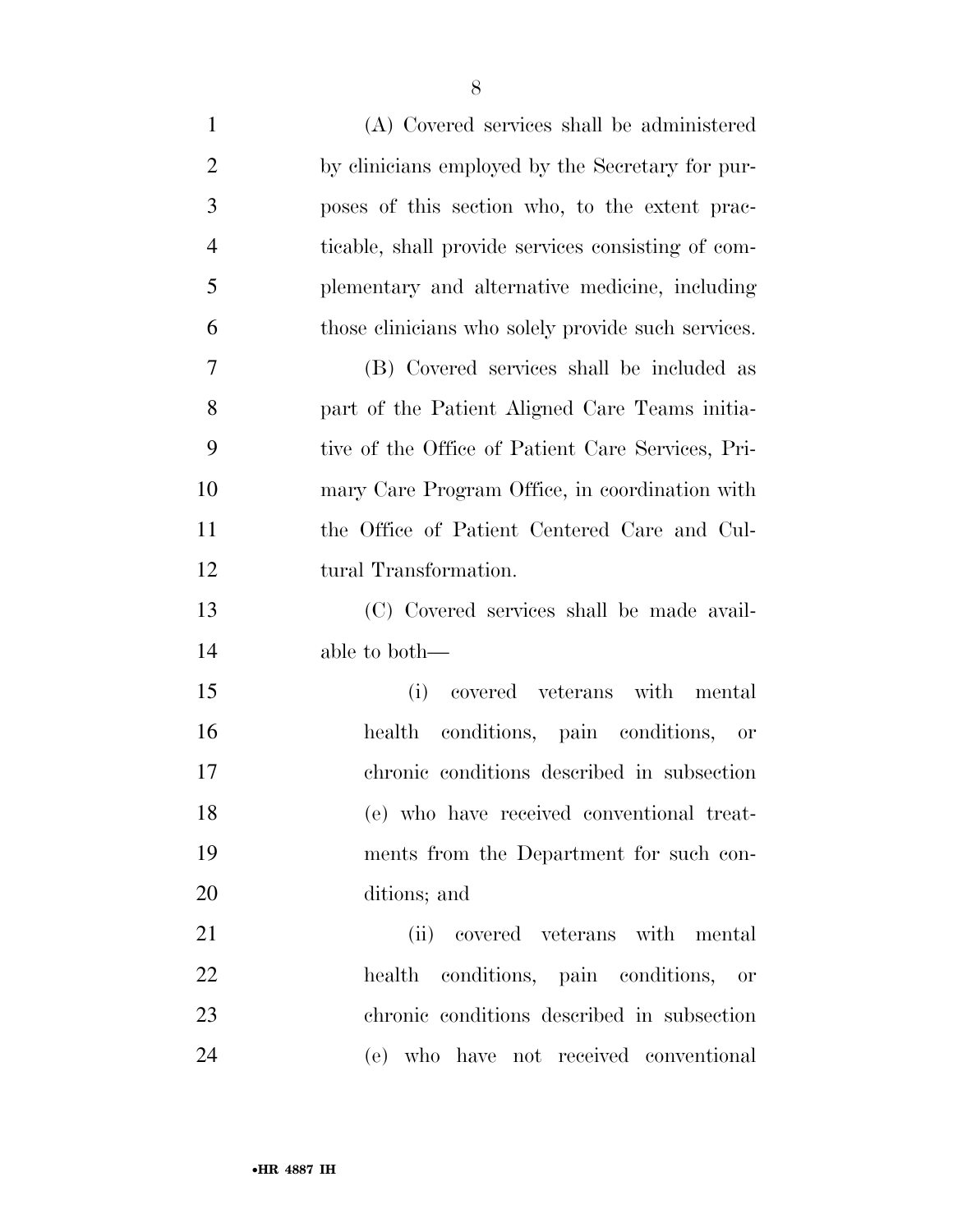treatments from the Department for such conditions.

 (g) VOLUNTARY PARTICIPATION.—The participation of a veteran in the program shall be at the election of the veteran and in consultation with a clinician of the De-partment.

(h) REPORTS TO CONGRESS.—

8 (1) QUARTERLY REPORTS.—Not later than 90 days after the date of the commencement of the pro- gram and not less frequently than once every 90 days thereafter for the duration of the program, the Secretary shall submit to the Committee on Vet- erans' Affairs of the Senate and the Committee on Veterans' Affairs of the House of Representatives a report on the efforts of the Secretary to carry out the program, including a description of the outreach conducted by the Secretary to veterans and commu- nity organizations to inform such organizations about the program.

(2) FINAL REPORT.—

21 (A) In GENERAL.—Not later than 180 days after the completion of the program, the Secretary shall submit to the Committee on Veterans' Affairs of the Senate and the Com-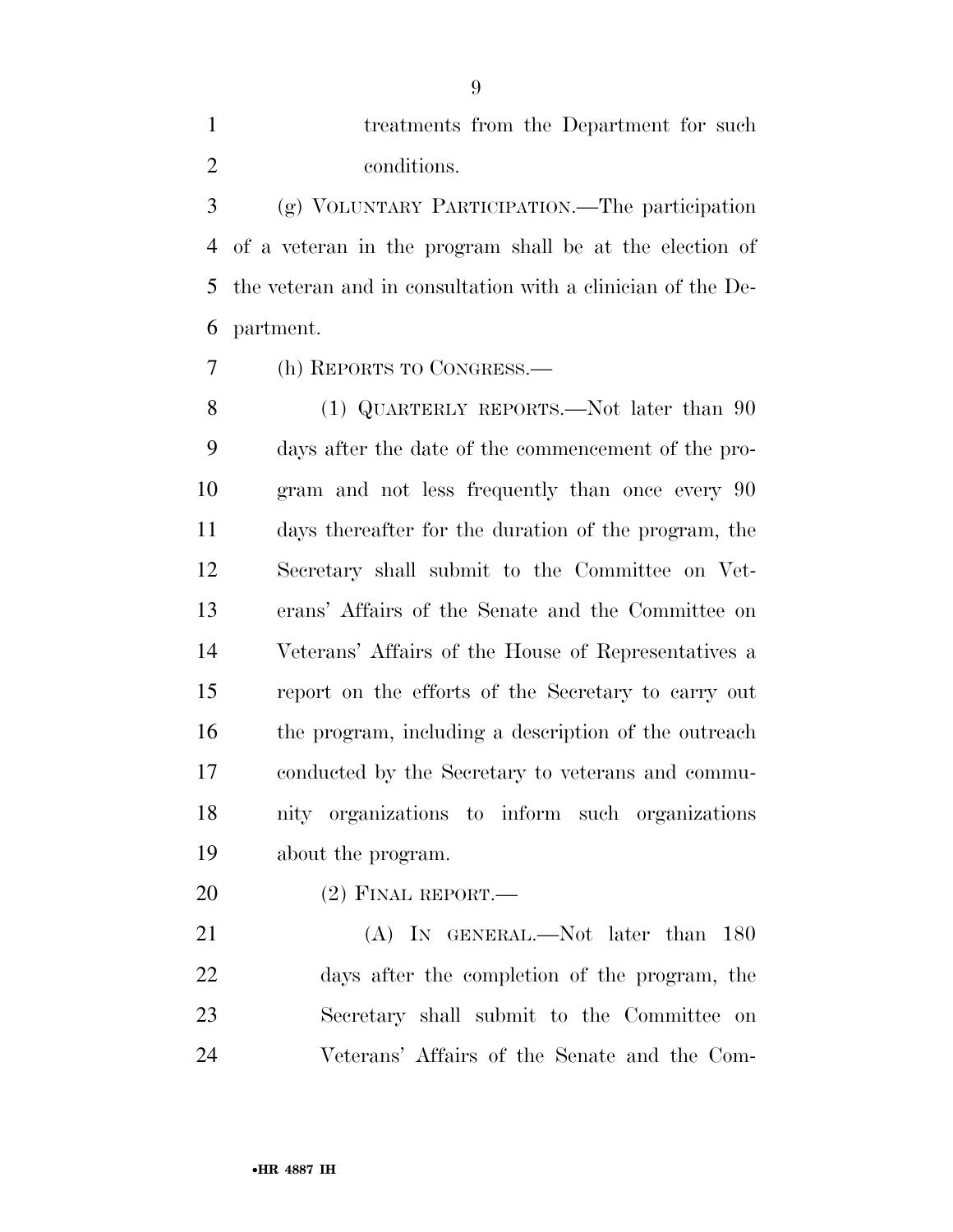| $\mathbf{1}$   | mittee on Veterans' Affairs of the House of   |
|----------------|-----------------------------------------------|
| $\overline{2}$ | Representatives a report on the program.      |
| 3              | (B) CONTENTS.—The report submitted            |
| $\overline{4}$ | under subparagraph (A) shall include the fol- |
| 5              | lowing:                                       |
| 6              | (i) The findings and conclusions of           |
| $\overline{7}$ | the Secretary with respect to the program,    |
| 8              | including with respect to-                    |
| 9              | (I) the utilization and efficacy of           |
| 10             | the complementary and alternative             |
| 11             | medicine services established under           |
| 12             | the program;                                  |
| 13             | (II) an assessment of the benefit             |
| 14             | of the program to covered veterans in         |
| 15             | mental health diagnoses, pain man-            |
| 16             | agement, and treatment of chronic ill-        |
| 17             | ness; and                                     |
| 18             | (III) the comparative effective-              |
| 19             | ness of various complementary and al-         |
| 20             | ternative medicine therapies.                 |
| 21             | (ii) Barriers identified under sub-           |
| 22             | section $(a)(2)$ that were not resolved.      |
| 23             | (iii) Such recommendations for the            |
| 24             | continuation or expansion of the program      |
| 25             | as the Secretary considers appropriate.       |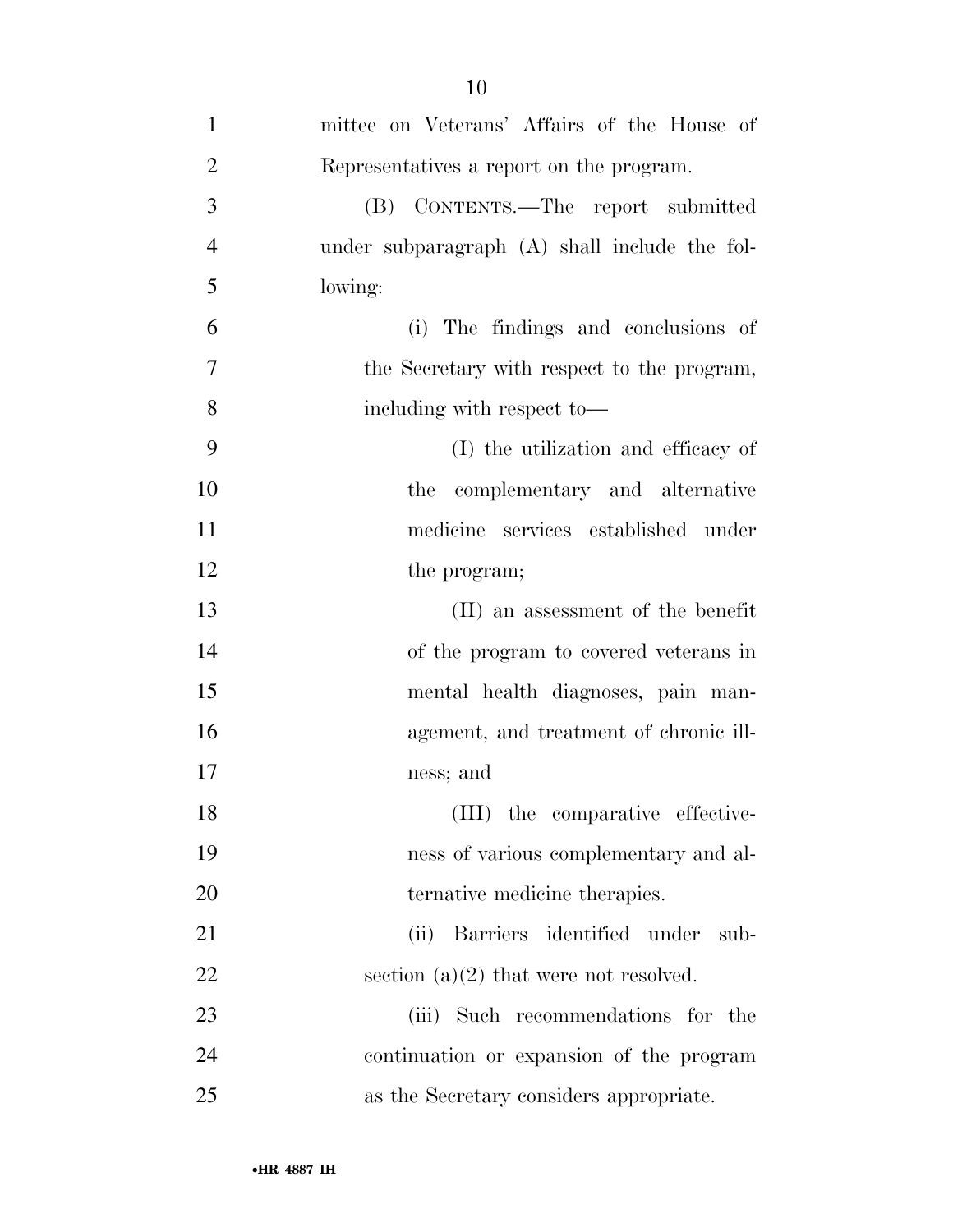(i) COMPLEMENTARY AND ALTERNATIVE MEDICINE DEFINED.—In this section, the term ''complementary and alternative medicine'' shall have the meaning given that term in section 2(e) of this Act.

 (j) EFFECTIVE DATE.—This section shall take effect on the date that is one year after the date of the enact-ment of this Act.

 **SEC. 4. STUDIES OF BARRIERS ENCOUNTERED BY VET- ERANS IN RECEIVING, AND ADMINISTRATORS AND CLINICIANS IN PROVIDING, COM- PLEMENTARY AND ALTERNATIVE MEDICINE SERVICES FURNISHED BY THE DEPARTMENT OF VETERANS AFFAIRS.** 

(a) STUDIES REQUIRED.—

 (1) IN GENERAL.—The Secretary of Veterans Affairs shall conduct comprehensive studies of the barriers encountered by veterans in receiving, and administrators and clinicians in providing, com- plementary and alternative medicine services fur-nished by the Department of Veterans Affairs.

(2) STUDIES CONDUCTED.—

 (A) VETERANS.—In conducting the study 23 of veterans, the Secretary shall—

 (i) survey veterans who seek or receive hospital care or medical services furnished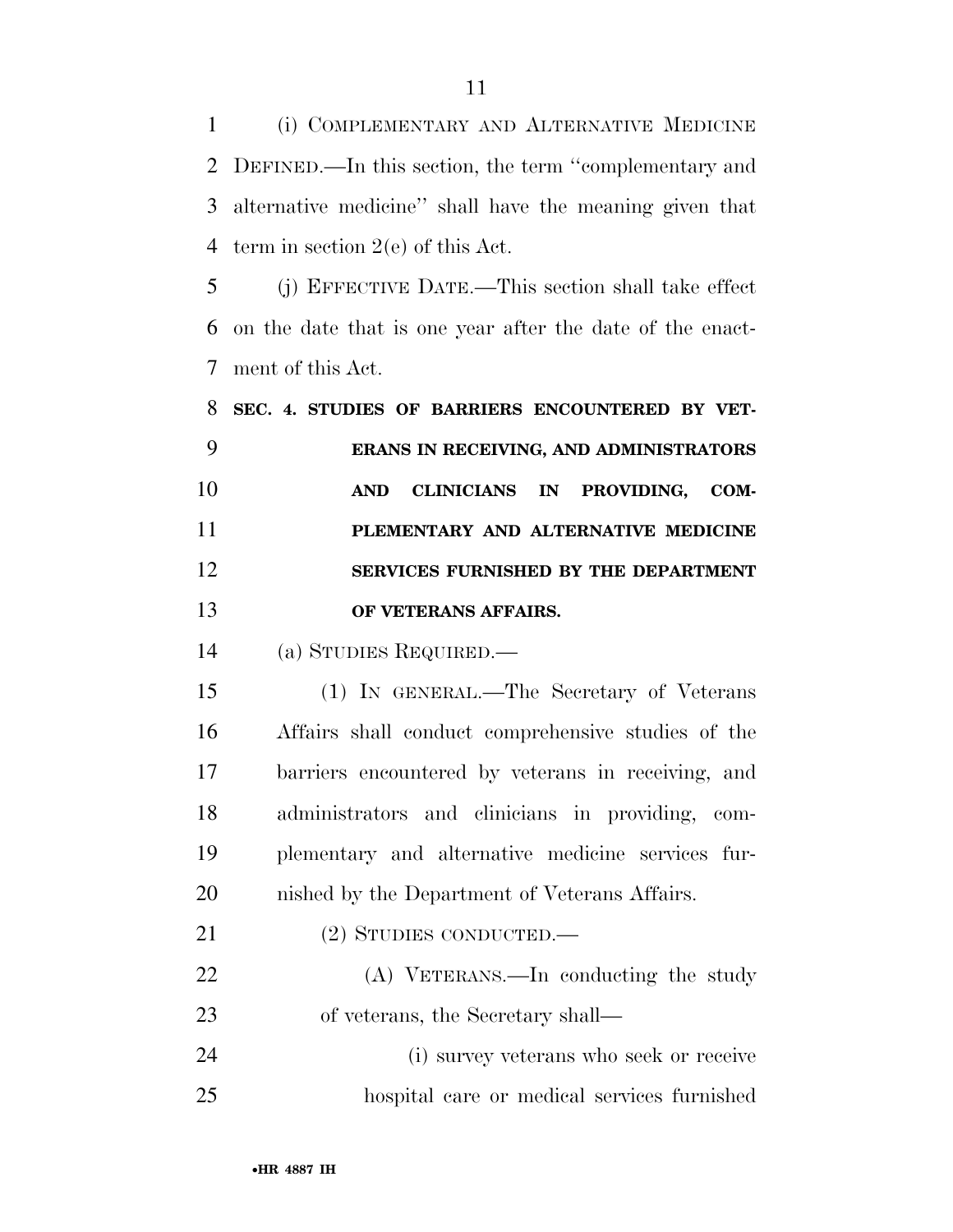| $\mathbf{1}$   | by the Department, as well as veterans         |
|----------------|------------------------------------------------|
| $\overline{2}$ | who do not seek or receive such care or        |
| 3              | services;                                      |
| $\overline{4}$ | (ii) administer the survey to a rep-           |
| 5              | resentative sample of veterans from each       |
| 6              | Veterans Integrated Service Network; and       |
| 7              | (iii) ensure that the sample of vet-           |
| 8              | erans surveyed is of sufficient size for the   |
| 9              | study results to be statistically significant. |
| 10             | (B) ADMINISTRATORS AND CLINICIANS.—            |
| 11             | In conducting the study of clinicians and ad-  |
| 12             | ministrators, the Secretary shall—             |
| 13             | (i) survey administrators of the De-           |
| 14             | partment who are involved in the provision     |
| 15             | of health care services;                       |
| 16             | (ii) survey elinicians that have pro-          |
| 17             | vided complementary and alternative medi-      |
| 18             | cine services through the program estab-       |
| 19             | lished under section 3 of this Act, after      |
| 20             | those clinicians have provided those serv-     |
| 21             | ices through such program for at least 90      |
| 22             | days; and                                      |
| 23             | (iii) administer the survey to adminis-        |
| 24             | trators under clause (i)—                      |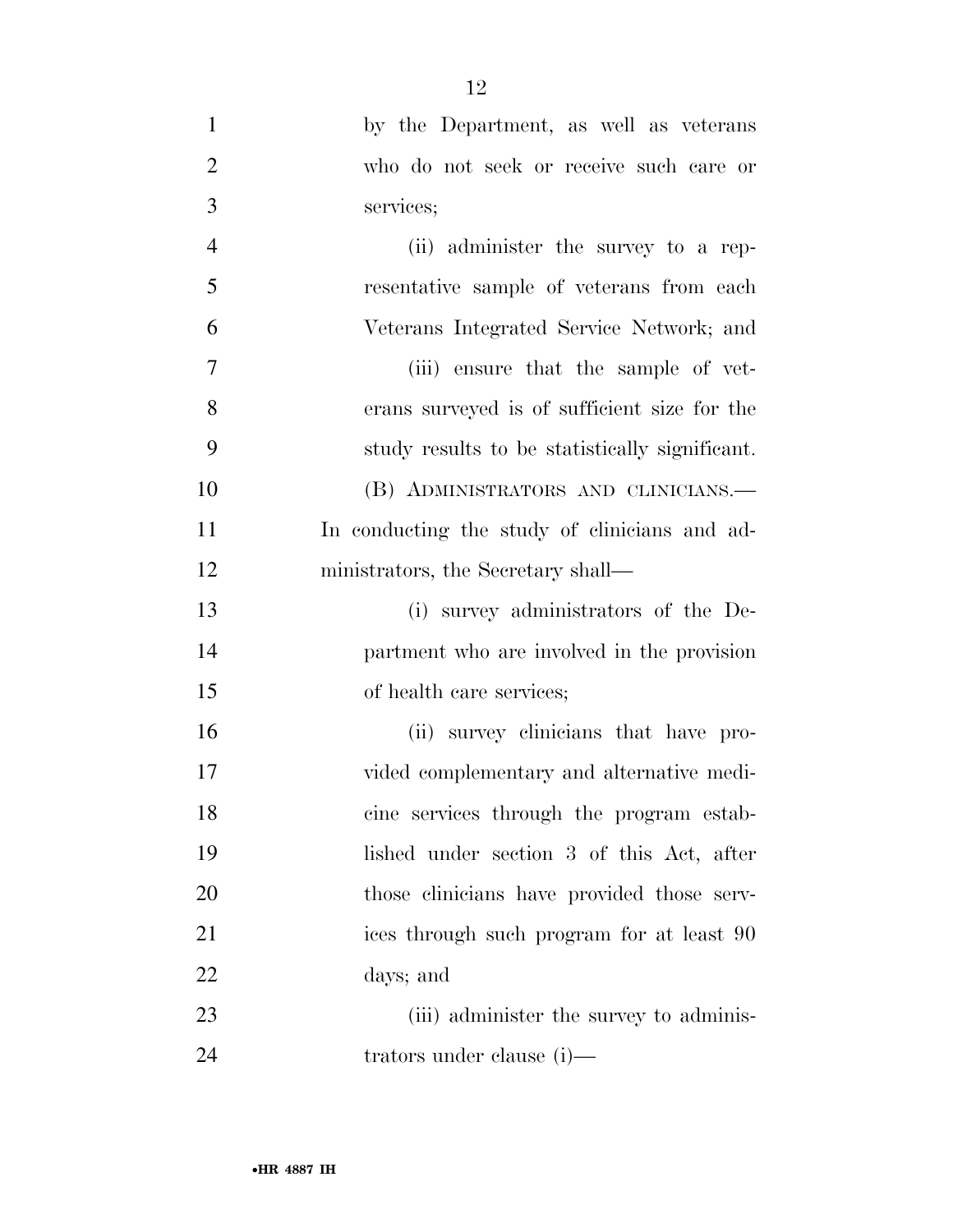| $\mathbf{1}$   | (I) before the introduction of                     |
|----------------|----------------------------------------------------|
| $\overline{2}$ | complementary and alternative medi-                |
| 3              | cine services through such program;                |
| $\overline{4}$ | and                                                |
| 5              | $(II)$ not earlier than 90 days                    |
| 6              | after the introduction of complemen-               |
| 7              | tary and alternative medicine services             |
| 8              | through such program.                              |
| 9              | (b) ELEMENTS OF STUDIES.-                          |
| 10             | (1) VETERANS.—In conducting the study of           |
| 11             | veterans required by subsection (a), the Secretary |
| 12             | shall study the following:                         |
| 13             | (A) The perceived barriers associated with         |
| 14             | obtaining complementary and alternative medi-      |
| 15             | cine services from the Department.                 |
| 16             | (B) The satisfaction of veterans with com-         |
| 17             | plementary and alternative medicine services in    |
| 18             | primary care.                                      |
| 19             | (C) The degree to which veterans are               |
| 20             | aware of eligibility requirements for, and the     |
| 21             | scope of services available under, complemen-      |
| 22             | tary and alternative medicine services furnished   |
| 23             | by the Department.                                 |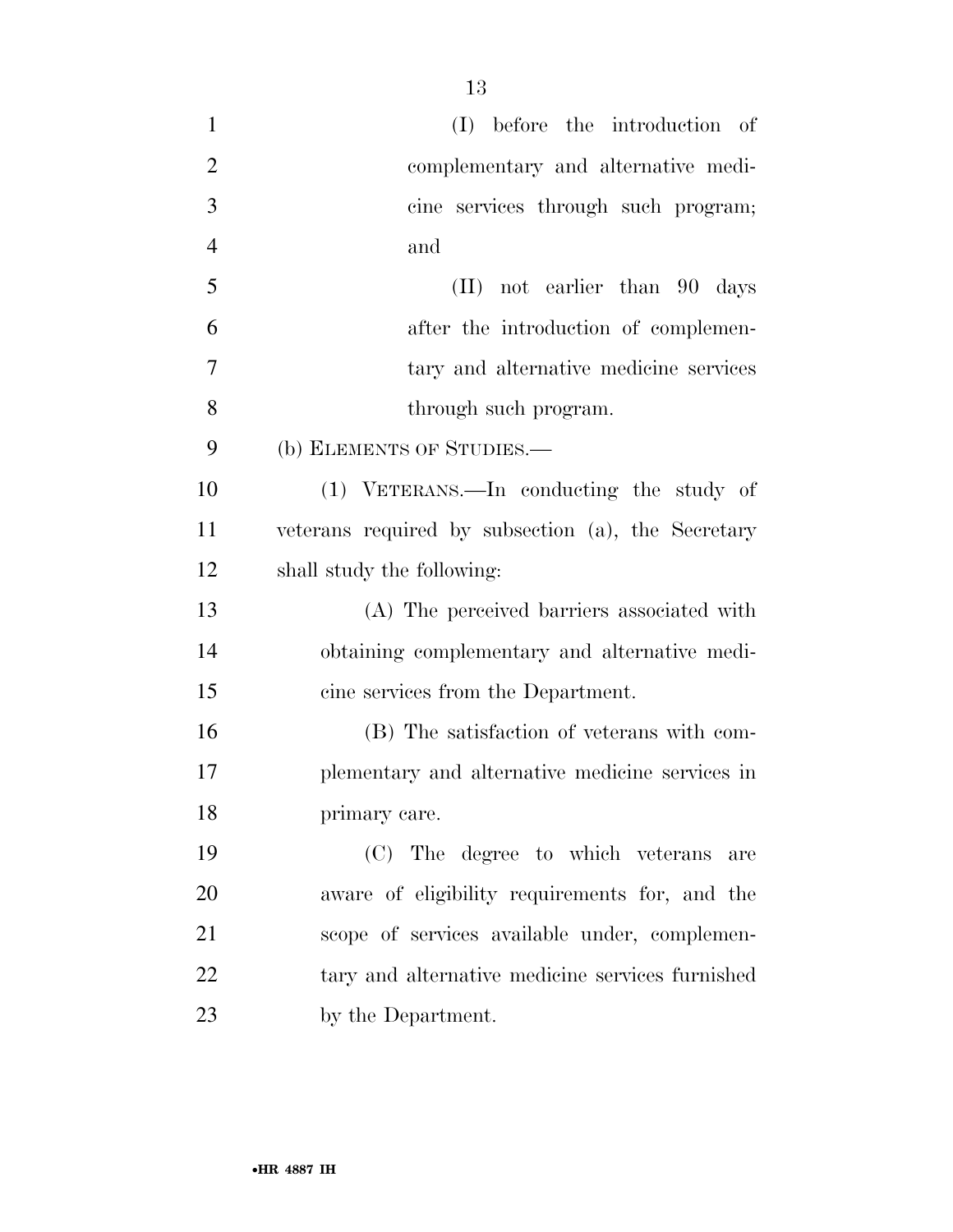| $\mathbf{1}$   | (D) The effectiveness of outreach to vet-             |
|----------------|-------------------------------------------------------|
| $\overline{2}$ | erans on the availability of complementary and        |
| 3              | alternative medicine for veterans.                    |
| $\overline{4}$ | (E) Such other barriers as the Secretary              |
| 5              | considers appropriate.                                |
| 6              | (2) ADMINISTRATORS AND CLINICIANS.—In                 |
| 7              | conducting the study of administrators and clini-     |
| 8              | cians required by subsection (a), the Secretary shall |
| 9              | study the following:                                  |
| 10             | (A) The extent of the integration of com-             |
| 11             | plementary and alternative medicine services          |
| 12             | within the services provided by the Department.       |
| 13             | (B) The perception by administrators and              |
| 14             | clinicians of the structural and attitudinal bar-     |
| 15             | riers to the delivery of high quality complemen-      |
| 16             | tary and alternative medicine services by the         |
| 17             | Department.                                           |
| 18             | (C) Strategies that have been used to re-             |
| 19             | duce or eliminate such barriers and the results       |
| 20             | of such strategies.                                   |
| 21             | (D) The satisfaction of administrators and            |
| 22             | clinicians regarding the integration of com-          |
| 23             | plementary and alternative medicine services          |
| 24             | within the services provided by the Department.       |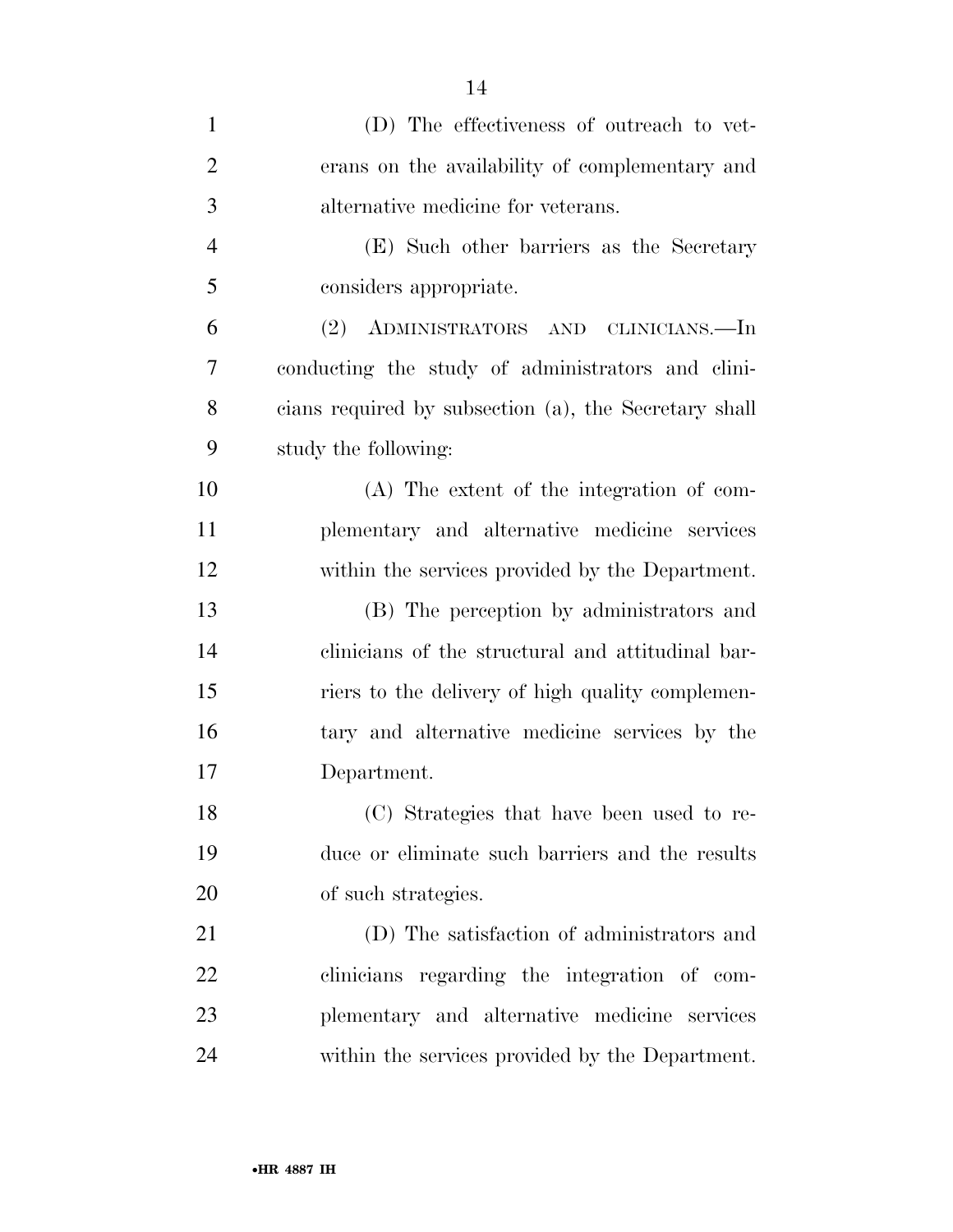(E) The perception by administrators and clinicians of the value of specific complementary and alternative medicine services for inpatient and outpatient veteran populations.

 (c) DISCHARGE BY CONTRACT.—The Secretary shall enter into a contract with a qualified independent entity or organization to carry out the studies required by this section.

 (d) MANDATORY REVIEW OF DATA BY THE NA-TIONAL RESEARCH ADVISORY COUNCIL.—

 (1) IN GENERAL.—The Secretary shall ensure that the head of the National Research Advisory Council reviews the results of the studies conducted under this section.

 (2) SUBMITTAL OF FINDINGS.—The head of the National Research Advisory Council shall submit findings with respect to the studies to the Under Secretary for Health and to other pertinent program offices within the Department with responsibilities relating to health care services for veterans.

(e) REPORTS.—

22 (1) REPORT ON IMPLEMENTATION.—Not later than one year after the date of the enactment of this Act, the Secretary shall submit to Congress a report on the status of the implementation of this section.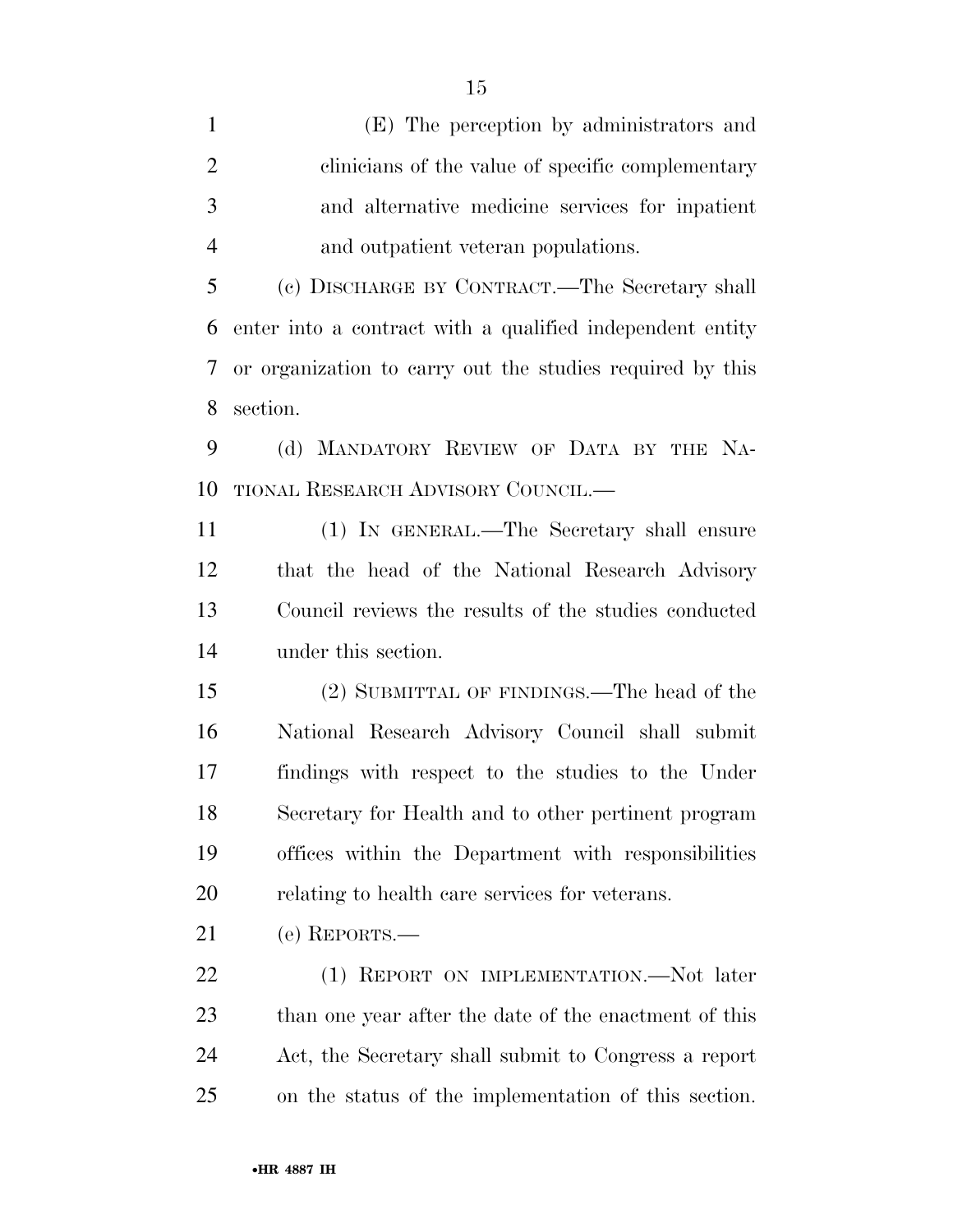| $\mathbf{1}$   | $(2)$ REPORT ON STUDY.—                                           |
|----------------|-------------------------------------------------------------------|
| $\overline{2}$ | $(A)$ In GENERAL.—Not later than 45 days                          |
| 3              | after the date of the completion of the study,                    |
| $\overline{4}$ | the Secretary shall submit to Congress a report                   |
| 5              | on the study required by subsection (a).                          |
| 6              | (B) CONTENTS.—The report required by                              |
| 7              | subparagraph $(A)$ shall include the following:                   |
| 8              | (i) Recommendations for such admin-                               |
| 9              | istrative and legislative proposals and ac-                       |
| 10             | tions as the Secretary considers appro-                           |
| 11             | priate.                                                           |
| 12             | (ii) The findings of the head of the                              |
| 13             | National Research Advisory Council and of                         |
| 14             | the Under Secretary for Health.                                   |
| 15             | (f) AUTHORIZATION OF APPROPRIATIONS.—There is                     |
| 16             | authorized to be appropriated for fiscal year 2015 for the        |
| 17             | Department of Veterans Affairs, $\text{\$2,000,000}$ to carry out |
|                | 18 this section.                                                  |
| 19             | (g) COMPLEMENTARY AND ALTERNATIVE MEDICINE                        |
| 20             | DEFINED.—In this section, the term "complementary and             |
| 21             | alternative medicine" shall have the meaning given that           |
| 22             | term in section $2(e)$ of this Act.                               |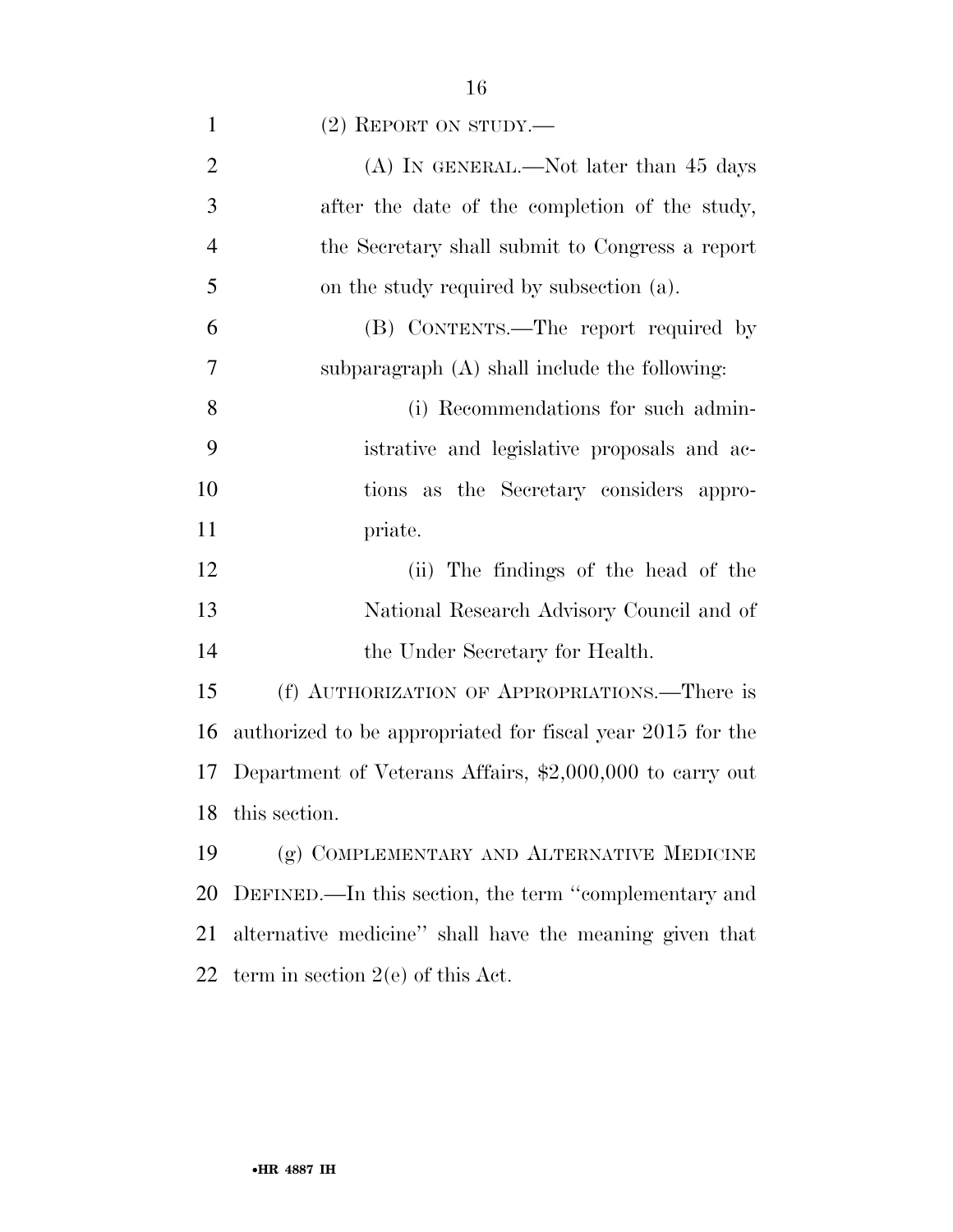|                | SEC. 5. PROGRAM ON USE OF WELLNESS PROGRAMS AS |
|----------------|------------------------------------------------|
| 2              | COMPLEMENTARY APPROACH TO MENTAL               |
| 3              | HEALTH CARE FOR VETERANS AND FAMILY            |
| $\overline{4}$ | <b>MEMBERS OF VETERANS.</b>                    |
| 5              | (a) PROGRAM REQUIRED.—                         |
| 6              | (1) IN GENERAL.—The Secretary of Veterans      |

 Affairs shall carry out a program through the award of grants to public or private nonprofit entities to assess the feasibility and advisability of using wellness programs to complement the provision of mental health care to veterans and family members 12 eligible for counseling under section  $1712A(a)(1)(C)$ of title 38, United States Code.

 (2) MATTERS TO BE ADDRESSED.—The pro- gram shall be carried out so as to assess the fol-lowing:

 (A) Means of improving coordination be- tween Federal, State, local, and community pro- viders of health care in the provision of mental health care to veterans and family members de-scribed in paragraph (1).

 (B) Means of enhancing outreach, and co- ordination of outreach, by and among providers of health care referred to in subparagraph (A) on the mental health care services available to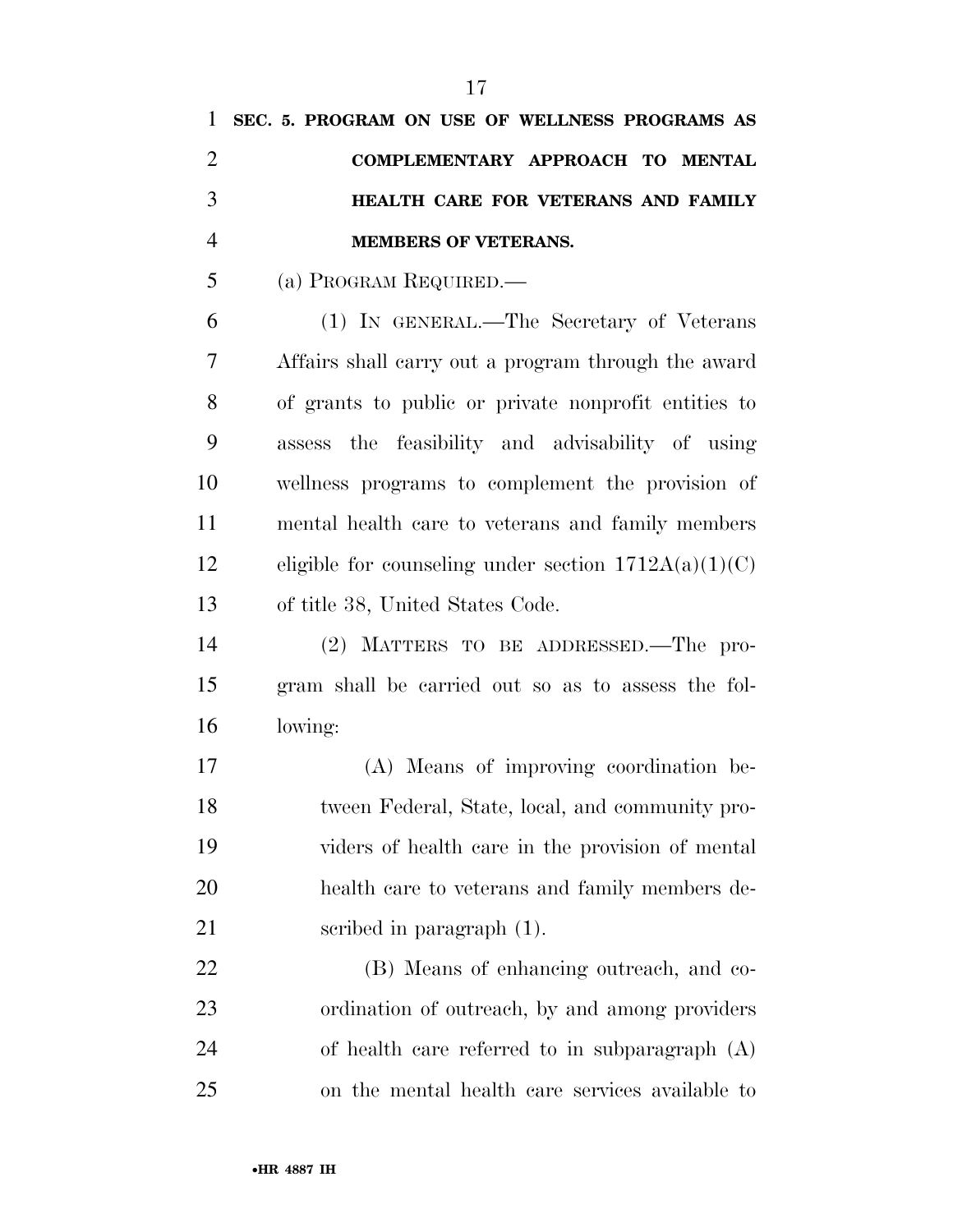veterans and family members described in para-2 graph  $(1)$ .

 (C) Means of using wellness programs of providers of health care referred to in subpara- graph (A) as complements to the provision by the Department of Veterans Affairs of mental health care to veterans and family members de-scribed in paragraph (1).

 (D) Whether wellness programs described in subparagraph (C) are effective in enhancing the quality of life and well-being of veterans and family members described in paragraph (1).

 (E) Whether wellness programs described in subparagraph (C) are effective in increasing the adherence of veterans described in para- graph (1) to the primary mental health services provided such veterans by the Department.

 (F) Whether wellness programs described in subparagraph (C) have an impact on the sense of wellbeing of veterans described in para- graph (1) who receive primary mental health services from the Department.

 (G) Whether wellness programs described in subparagraph (C) are effective in encour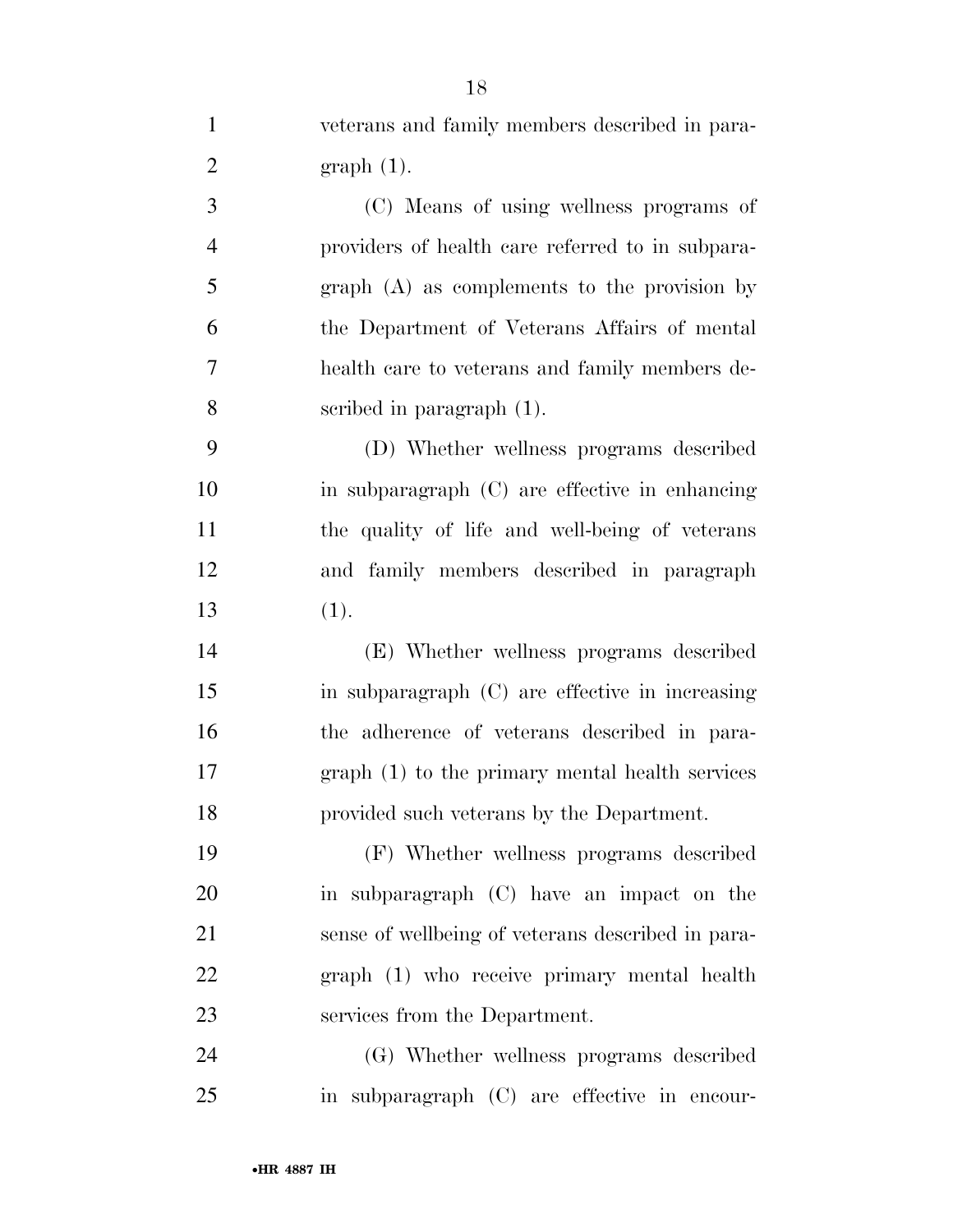aging veterans receiving health care from the Department to adopt a more healthy lifestyle. (b) DURATION.—The Secretary shall carry out the program for a period of three years beginning on the date that is one year after the date of the enactment of this Act.

 (c) LOCATIONS.—The Secretary shall carry out the program at facilities of the Department providing mental health care services to veterans and family members de-scribed in subsection (a)(1).

(d) GRANT PROPOSALS.—

12 (1) IN GENERAL.—A public or private nonprofit entity seeking the award of a grant under this sec- tion shall submit an application therefor to the Sec- retary in such form and in such manner as the Sec-retary may require.

 (2) APPLICATION CONTENTS.—Each application submitted under paragraph (1) shall include the fol-lowing:

 (A) A plan to coordinate activities under the program, to the extent possible, with the Federal, State, and local providers of services for veterans to enhance the following:

•**HR 4887 IH**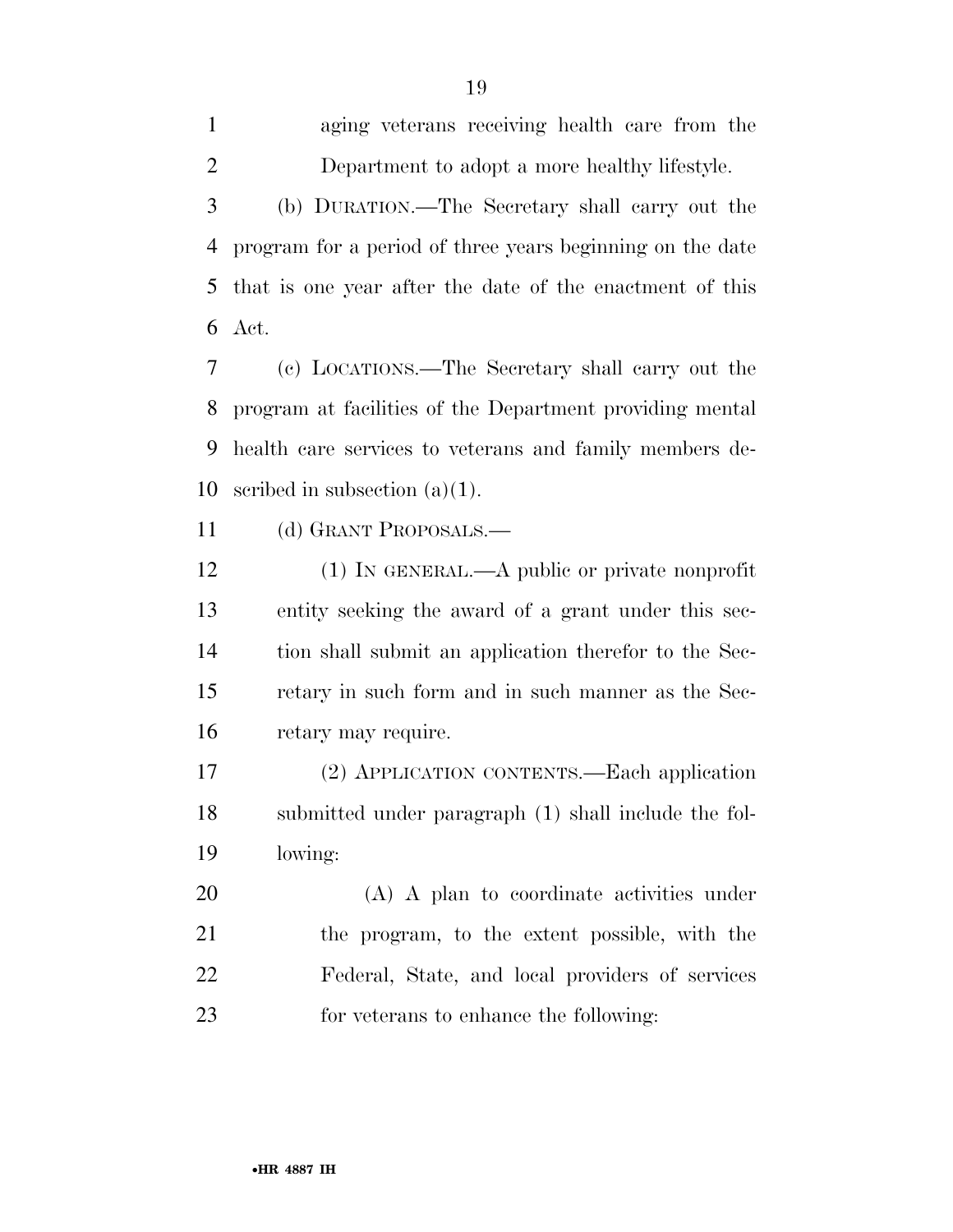| $\mathbf{1}$   | (i) Awareness by veterans of benefits               |
|----------------|-----------------------------------------------------|
| $\overline{2}$ | and health care services provided by the            |
| 3              | Department.                                         |
| $\overline{4}$ | (ii) Outreach efforts to increase the               |
| 5              | use by veterans of services provided by the         |
| 6              | Department.                                         |
| 7              | (iii) Educational efforts to inform vet-            |
| 8              | erans of the benefits of a healthy and ac-          |
| 9              | tive lifestyle.                                     |
| 10             | (B) A statement of understanding from               |
| 11             | the entity submitting the application that, if se-  |
| 12             | lected, such entity will be required to report to   |
| 13             | the Secretary periodically on standardized data     |
| 14             | and other performance data necessary to evalu-      |
| 15             | ate individual outcomes and to facilitate evalua-   |
| 16             | tions among entities participating in the pro-      |
| 17             | gram.                                               |
| 18             | (C) Other requirements that the Secretary           |
| 19             | may prescribe.                                      |
| 20             | (e) GRANT USES.—                                    |
| 21             | $(1)$ In GENERAL.—A public or private nonprofit     |
| 22             | entity awarded a grant under this section shall use |
| 23             | the award for purposes prescribed by the Secretary. |
| 24             | (2) ELIGIBLE VETERANS AND FAMILY.—In car-           |
| 25             | rying out the purposes prescribed by the Secretary  |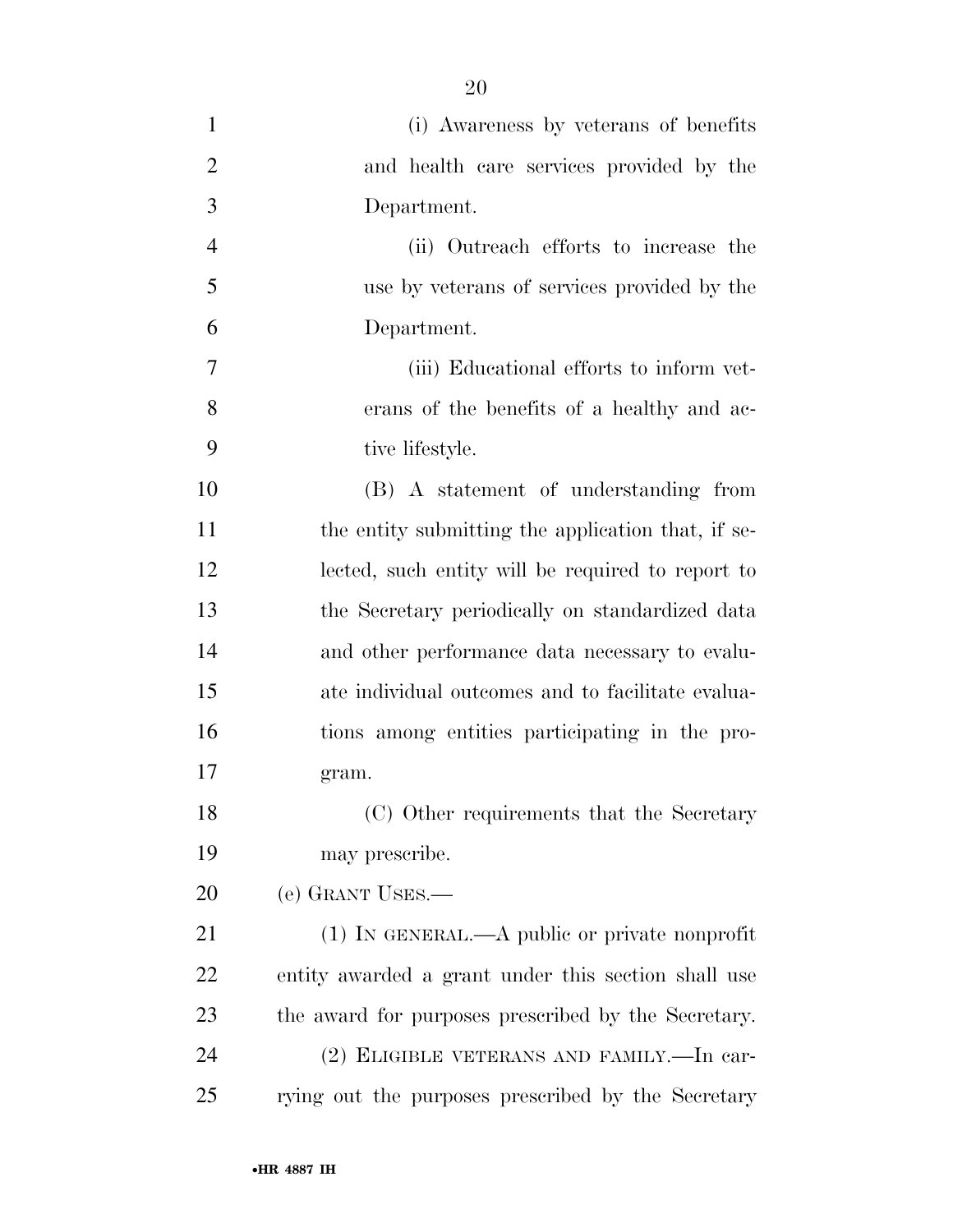| 1              | in paragraph (1), a public or private nonprofit entity |
|----------------|--------------------------------------------------------|
| $\overline{2}$ | awarded a grant under this section shall use the       |
| 3              | award to furnish services only to individuals speci-   |
| $\overline{4}$ | fied in section $1712A(a)(1)(C)$ of title 38, United   |
| 5              | States Code.                                           |
| 6              | (f) REPORTS.—                                          |
| 7              | $(1)$ PERIODIC REPORTS.—                               |
| 8              | $(A)$ In GENERAL.—Not later than 180                   |
| 9              | days after the date of the commencement of the         |
| 10             | program, and every 180 days thereafter, the            |
| 11             | Secretary shall submit to Congress a report on         |
| 12             | the program.                                           |
| 13             | (B) REPORT ELEMENTS.—Each report re-                   |
| 14             | quired by subparagraph (A) shall include the           |
| 15             | following:                                             |
| 16             | (i) The findings and conclusions of                    |
| 17             | the Secretary with respect to the program              |
| 18             | during the 180-day period preceding the                |
| 19             | report.                                                |
| 20             | (ii) An assessment of the benefits of                  |
| 21             | the program to veterans and their family               |
| 22             | members during the 180-day period pre-                 |
| 23             | ceding the report.                                     |
| 24             | (2) FINAL REPORT.—Not later than 180 days              |
| 25             | after the end of the program, the Secretary shall      |